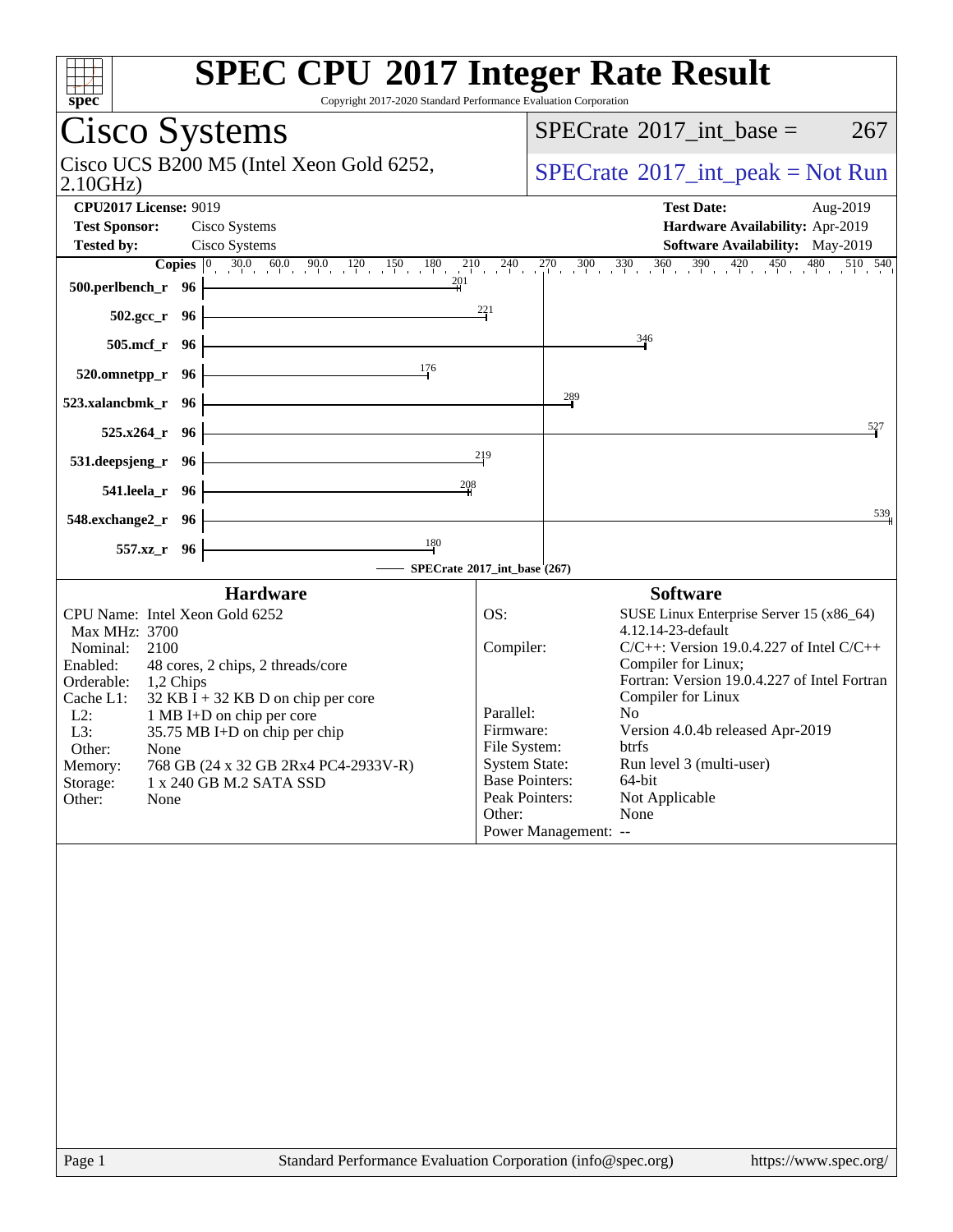

Copyright 2017-2020 Standard Performance Evaluation Corporation

### Cisco Systems

Cisco UCS B200 M5 (Intel Xeon Gold 6252,  $\vert$  [SPECrate](http://www.spec.org/auto/cpu2017/Docs/result-fields.html#SPECrate2017intpeak) 2017 int peak = Not Run

[SPECrate](http://www.spec.org/auto/cpu2017/Docs/result-fields.html#SPECrate2017intbase)<sup>®</sup>2017 int base = 267

#### 2.10GHz)

**[CPU2017 License:](http://www.spec.org/auto/cpu2017/Docs/result-fields.html#CPU2017License)** 9019 **[Test Date:](http://www.spec.org/auto/cpu2017/Docs/result-fields.html#TestDate)** Aug-2019

**[Test Sponsor:](http://www.spec.org/auto/cpu2017/Docs/result-fields.html#TestSponsor)** Cisco Systems **[Hardware Availability:](http://www.spec.org/auto/cpu2017/Docs/result-fields.html#HardwareAvailability)** Apr-2019 **[Tested by:](http://www.spec.org/auto/cpu2017/Docs/result-fields.html#Testedby)** Cisco Systems **[Software Availability:](http://www.spec.org/auto/cpu2017/Docs/result-fields.html#SoftwareAvailability)** May-2019

#### **[Results Table](http://www.spec.org/auto/cpu2017/Docs/result-fields.html#ResultsTable)**

|                                                       | <b>Base</b>   |                |       |                | <b>Peak</b> |                |            |               |                |              |                |              |                |              |
|-------------------------------------------------------|---------------|----------------|-------|----------------|-------------|----------------|------------|---------------|----------------|--------------|----------------|--------------|----------------|--------------|
| <b>Benchmark</b>                                      | <b>Copies</b> | <b>Seconds</b> | Ratio | <b>Seconds</b> | Ratio       | <b>Seconds</b> | Ratio      | <b>Copies</b> | <b>Seconds</b> | <b>Ratio</b> | <b>Seconds</b> | <b>Ratio</b> | <b>Seconds</b> | <b>Ratio</b> |
| 500.perlbench_r                                       | 96            | 768            | 199   | 760            | 201         | 760            | 201        |               |                |              |                |              |                |              |
| $502.\text{gcc}_r$                                    | 96            | 614            | 221   | 612            | 222         | 615            | 221        |               |                |              |                |              |                |              |
| $505$ .mcf r                                          | 96            | 448            | 346   | 449            | 346         | 448            | 347        |               |                |              |                |              |                |              |
| 520.omnetpp_r                                         | 96            | 715            | 176   | 716            | 176         | 715            | 176        |               |                |              |                |              |                |              |
| 523.xalancbmk r                                       | 96            | 350            | 289   | 352            | 288         | 351            | 289        |               |                |              |                |              |                |              |
| 525.x264 r                                            | 96            | 319            | 527   | 319            | 526         | 319            | 527        |               |                |              |                |              |                |              |
| 531.deepsjeng_r                                       | 96            | 502            | 219   | 501            | 219         | 502            | 219        |               |                |              |                |              |                |              |
| 541.leela r                                           | 96            | 766            | 208   | 768            | 207         | 758            | 210        |               |                |              |                |              |                |              |
| 548.exchange2_r                                       | 96            | 467            | 539   | 468            | 537         | 466            | 539        |               |                |              |                |              |                |              |
| 557.xz r                                              | 96            | 575            | 180   | 573            | 181         | 575            | <b>180</b> |               |                |              |                |              |                |              |
| $SPECrate^{\circ}2017\_int\_base =$<br>267            |               |                |       |                |             |                |            |               |                |              |                |              |                |              |
| $SPECrate^{\circ}2017\_int\_peak =$<br><b>Not Run</b> |               |                |       |                |             |                |            |               |                |              |                |              |                |              |

Results appear in the [order in which they were run](http://www.spec.org/auto/cpu2017/Docs/result-fields.html#RunOrder). Bold underlined text [indicates a median measurement](http://www.spec.org/auto/cpu2017/Docs/result-fields.html#Median).

#### **[Submit Notes](http://www.spec.org/auto/cpu2017/Docs/result-fields.html#SubmitNotes)**

 The numactl mechanism was used to bind copies to processors. The config file option 'submit' was used to generate numactl commands to bind each copy to a specific processor. For details, please see the config file.

### **[Operating System Notes](http://www.spec.org/auto/cpu2017/Docs/result-fields.html#OperatingSystemNotes)**

Stack size set to unlimited using "ulimit -s unlimited"

#### **[General Notes](http://www.spec.org/auto/cpu2017/Docs/result-fields.html#GeneralNotes)**

Environment variables set by runcpu before the start of the run: KMP\_AFFINITY = "granularity=fine,compact" LD\_LIBRARY\_PATH = "/home/cpu2017/lib/intel64" OMP\_STACKSIZE = "192M" Binaries compiled on a system with 1x Intel Core i9-7900X CPU + 32GB RAM memory using Redhat Enterprise Linux 7.5 Transparent Huge Pages enabled by default Prior to runcpu invocation Filesystem page cache synced and cleared with: sync; echo 3> /proc/sys/vm/drop\_caches NA: The test sponsor attests, as of date of publication, that CVE-2017-5754 (Meltdown) is mitigated in the system as tested and documented. Yes: The test sponsor attests, as of date of publication, that CVE-2017-5753 (Spectre variant 1) is mitigated in the system as tested and documented. Yes: The test sponsor attests, as of date of publication, that CVE-2017-5715 (Spectre variant 2) **(Continued on next page)**

| Page 2<br>Standard Performance Evaluation Corporation (info@spec.org)<br>https://www.spec.org/ |
|------------------------------------------------------------------------------------------------|
|------------------------------------------------------------------------------------------------|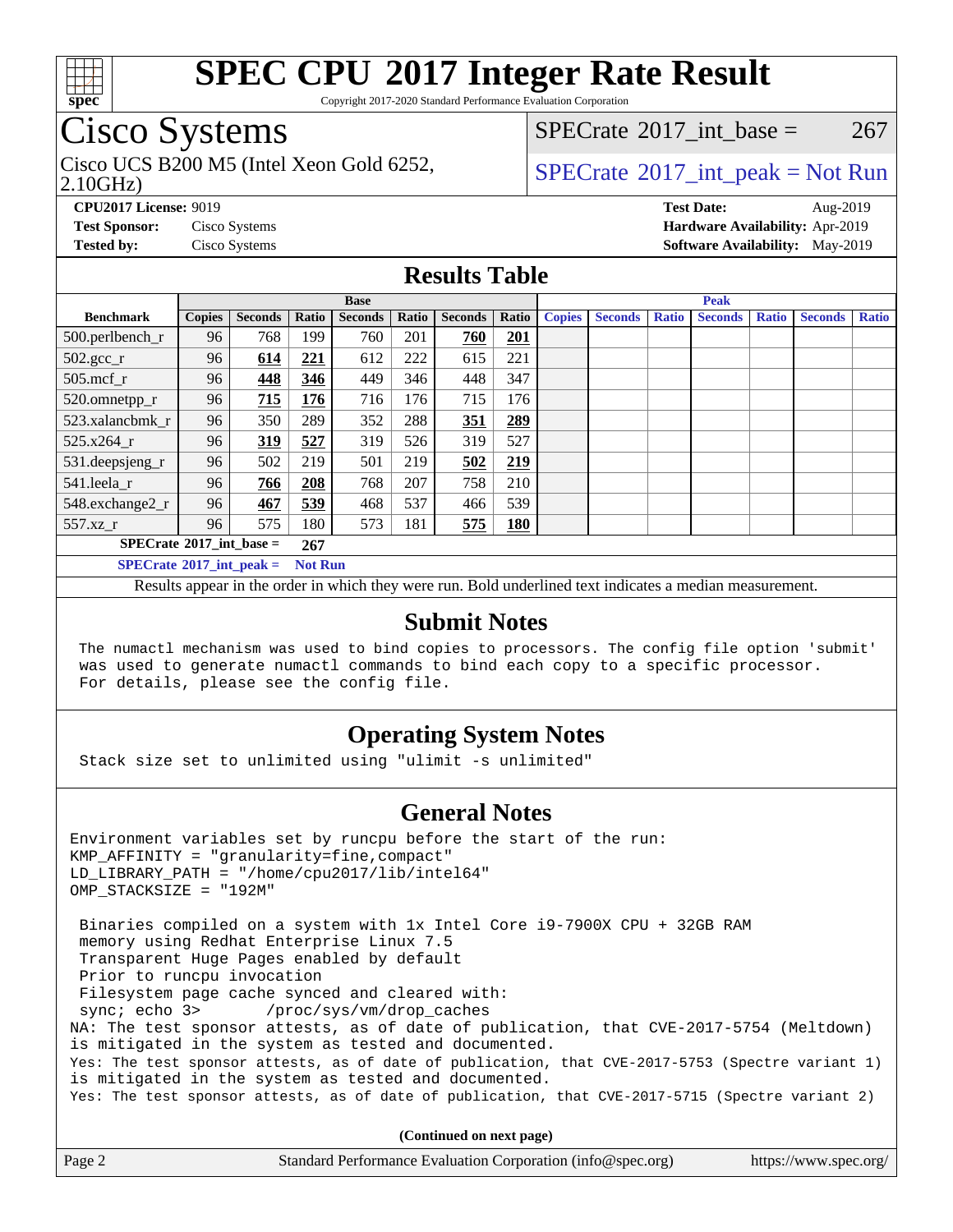

Copyright 2017-2020 Standard Performance Evaluation Corporation

# Cisco Systems

Cisco UCS B200 M5 (Intel Xeon Gold 6252,  $SPECTR = SPECrate^{\circ}2017\_int\_peak = Not Run$  $SPECTR = SPECrate^{\circ}2017\_int\_peak = Not Run$  $SPECTR = SPECrate^{\circ}2017\_int\_peak = Not Run$ 

 $SPECTate$ <sup>®</sup>[2017\\_int\\_base =](http://www.spec.org/auto/cpu2017/Docs/result-fields.html#SPECrate2017intbase) 267

2.10GHz)

**[CPU2017 License:](http://www.spec.org/auto/cpu2017/Docs/result-fields.html#CPU2017License)** 9019 **[Test Date:](http://www.spec.org/auto/cpu2017/Docs/result-fields.html#TestDate)** Aug-2019 **[Test Sponsor:](http://www.spec.org/auto/cpu2017/Docs/result-fields.html#TestSponsor)** Cisco Systems **[Hardware Availability:](http://www.spec.org/auto/cpu2017/Docs/result-fields.html#HardwareAvailability)** Apr-2019 **[Tested by:](http://www.spec.org/auto/cpu2017/Docs/result-fields.html#Testedby)** Cisco Systems **[Software Availability:](http://www.spec.org/auto/cpu2017/Docs/result-fields.html#SoftwareAvailability)** May-2019

#### **[General Notes \(Continued\)](http://www.spec.org/auto/cpu2017/Docs/result-fields.html#GeneralNotes)**

is mitigated in the system as tested and documented.

#### **[Platform Notes](http://www.spec.org/auto/cpu2017/Docs/result-fields.html#PlatformNotes)**

| BIOS Settings:<br>Intel HyperThreading Technology set to Enabled<br>CPU performance set to Enterprise<br>Power Performance Tuning set to OS Controls<br>SNC set to Enabled<br>IMC Interleaving set to 1-way Interleave<br>Patrol Scrub set to Disabled<br>Sysinfo program /home/cpu2017/bin/sysinfo<br>running on linux-pmqx Fri Aug 23 15:41:03 2019 | Rev: r5797 of 2017-06-14 96c45e4568ad54c135fd618bcc091c0f<br>SUT (System Under Test) info as seen by some common utilities.                                                                                                                                                                                                                                                                   |                       |
|-------------------------------------------------------------------------------------------------------------------------------------------------------------------------------------------------------------------------------------------------------------------------------------------------------------------------------------------------------|-----------------------------------------------------------------------------------------------------------------------------------------------------------------------------------------------------------------------------------------------------------------------------------------------------------------------------------------------------------------------------------------------|-----------------------|
| For more information on this section, see                                                                                                                                                                                                                                                                                                             | https://www.spec.org/cpu2017/Docs/config.html#sysinfo                                                                                                                                                                                                                                                                                                                                         |                       |
| From /proc/cpuinfo<br>"physical id"s (chips)<br>2<br>96 "processors"<br>cpu cores : 24<br>siblings : 48                                                                                                                                                                                                                                               | model name : Intel(R) Xeon(R) Gold 6252 CPU @ 2.10GHz<br>cores, siblings (Caution: counting these is hw and system dependent. The following<br>excerpts from /proc/cpuinfo might not be reliable. Use with caution.)<br>physical 0: cores 0 1 2 3 4 5 6 9 10 11 12 13 16 17 18 19 20 21 24 25 26 27 28 29<br>physical 1: cores 0 1 2 3 4 5 6 8 9 10 12 13 16 17 18 19 20 21 22 25 26 27 28 29 |                       |
| From 1scpu:<br>Architecture:<br>$CPU$ op-mode( $s$ ):<br>Byte Order:<br>CPU(s):<br>On-line CPU $(s)$ list: 0-95<br>Thread(s) per core:<br>$Core(s)$ per socket:<br>Socket(s):<br>NUMA $node(s):$<br>Vendor ID:<br>CPU family:<br>Model:<br>Model name:<br>Stepping:<br>CPU MHz:                                                                       | x86_64<br>$32$ -bit, $64$ -bit<br>Little Endian<br>96<br>$\overline{2}$<br>24<br>2<br>4<br>GenuineIntel<br>6<br>85<br>$Intel(R) Xeon(R) Gold 6252 CPU @ 2.10GHz$<br>6<br>2100.000                                                                                                                                                                                                             |                       |
| Page 3                                                                                                                                                                                                                                                                                                                                                | (Continued on next page)<br>Standard Performance Evaluation Corporation (info@spec.org)                                                                                                                                                                                                                                                                                                       | https://www.spec.org/ |
|                                                                                                                                                                                                                                                                                                                                                       |                                                                                                                                                                                                                                                                                                                                                                                               |                       |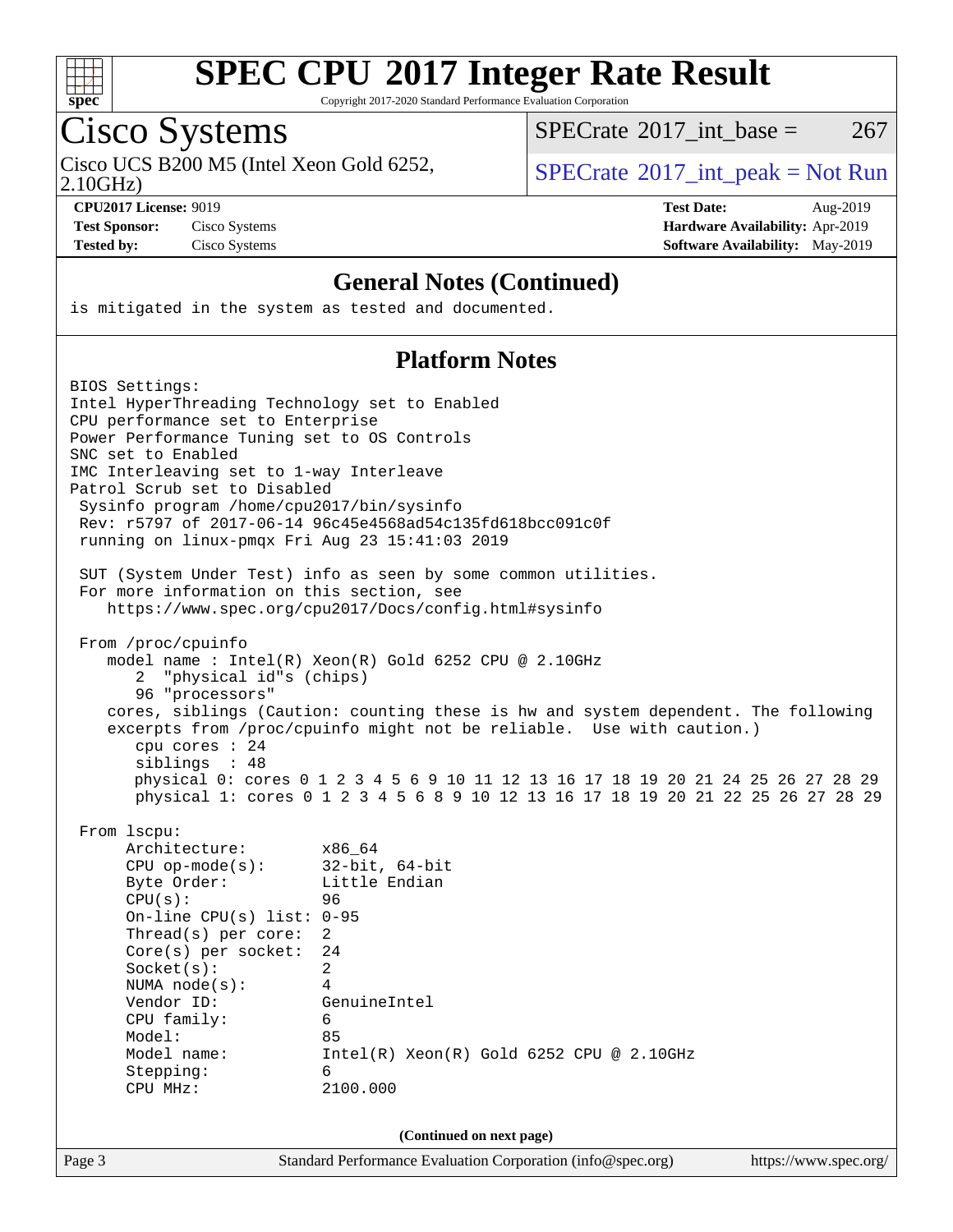

Copyright 2017-2020 Standard Performance Evaluation Corporation

Cisco Systems<br>Cisco UCS B200 M5 (Intel Xeon Gold 6252,

 $SPECTate@2017_int\_base = 267$ 

2.10GHz)

 $SPECrate$ <sup>®</sup> $2017$ \_int\_peak = Not Run

**[CPU2017 License:](http://www.spec.org/auto/cpu2017/Docs/result-fields.html#CPU2017License)** 9019 **[Test Date:](http://www.spec.org/auto/cpu2017/Docs/result-fields.html#TestDate)** Aug-2019 **[Test Sponsor:](http://www.spec.org/auto/cpu2017/Docs/result-fields.html#TestSponsor)** Cisco Systems **[Hardware Availability:](http://www.spec.org/auto/cpu2017/Docs/result-fields.html#HardwareAvailability)** Apr-2019 **[Tested by:](http://www.spec.org/auto/cpu2017/Docs/result-fields.html#Testedby)** Cisco Systems **[Software Availability:](http://www.spec.org/auto/cpu2017/Docs/result-fields.html#SoftwareAvailability)** May-2019

#### **[Platform Notes \(Continued\)](http://www.spec.org/auto/cpu2017/Docs/result-fields.html#PlatformNotes)**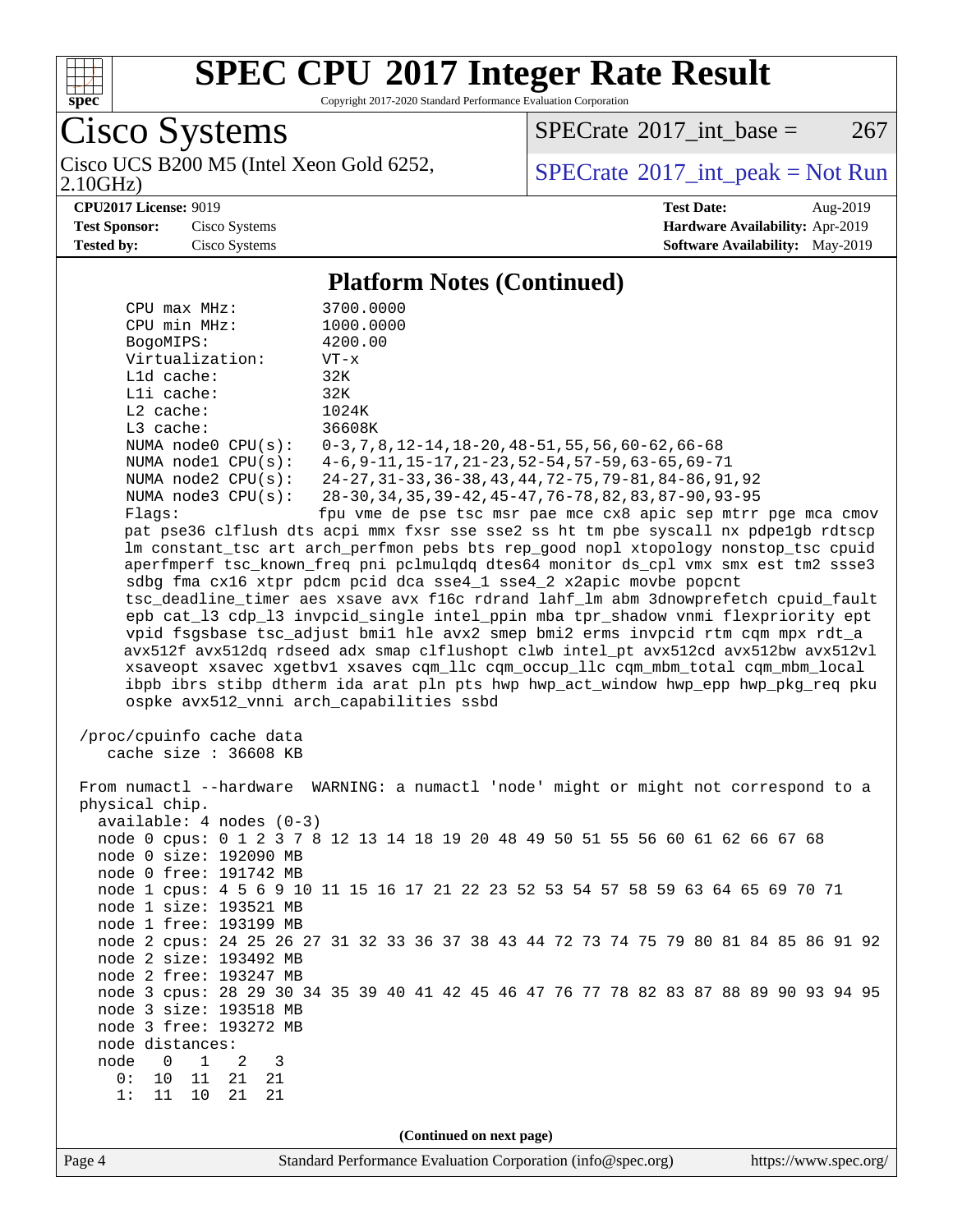

Copyright 2017-2020 Standard Performance Evaluation Corporation

Cisco Systems 2.10GHz) Cisco UCS B200 M5 (Intel Xeon Gold 6252,  $\vert$  [SPECrate](http://www.spec.org/auto/cpu2017/Docs/result-fields.html#SPECrate2017intpeak) 2017 int peak = Not Run  $SPECTate^{\circ}2017$  int base = 267 **[CPU2017 License:](http://www.spec.org/auto/cpu2017/Docs/result-fields.html#CPU2017License)** 9019 **[Test Date:](http://www.spec.org/auto/cpu2017/Docs/result-fields.html#TestDate)** Aug-2019 **[Test Sponsor:](http://www.spec.org/auto/cpu2017/Docs/result-fields.html#TestSponsor)** Cisco Systems **[Hardware Availability:](http://www.spec.org/auto/cpu2017/Docs/result-fields.html#HardwareAvailability)** Apr-2019 **[Tested by:](http://www.spec.org/auto/cpu2017/Docs/result-fields.html#Testedby)** Cisco Systems **[Software Availability:](http://www.spec.org/auto/cpu2017/Docs/result-fields.html#SoftwareAvailability)** May-2019 **[Platform Notes \(Continued\)](http://www.spec.org/auto/cpu2017/Docs/result-fields.html#PlatformNotes)** 2: 21 21 10 11 3: 21 21 11 10 From /proc/meminfo<br>MemTotal: 791164564 kB MemTotal: HugePages\_Total: 0 Hugepagesize: 2048 kB From /etc/\*release\* /etc/\*version\* os-release: NAME="SLES" VERSION="15" VERSION\_ID="15" PRETTY\_NAME="SUSE Linux Enterprise Server 15" ID="sles" ID\_LIKE="suse" ANSI\_COLOR="0;32" CPE\_NAME="cpe:/o:suse:sles:15" uname -a: Linux linux-pmqx 4.12.14-23-default #1 SMP Tue May 29 21:04:44 UTC 2018 (cd0437b) x86\_64 x86\_64 x86\_64 GNU/Linux run-level 3 Aug 23 15:40 SPEC is set to: /home/cpu2017 Filesystem Type Size Used Avail Use% Mounted on /dev/sdb4 btrfs 169G 15G 153G 9% /home Additional information from dmidecode follows. WARNING: Use caution when you interpret this section. The 'dmidecode' program reads system data which is "intended to allow hardware to be accurately determined", but the intent may not be met, as there are frequent changes to hardware, firmware, and the "DMTF SMBIOS" standard. BIOS Cisco Systems, Inc. B200M5.4.0.4b.0.0407191258 04/07/2019 Memory: 24x 0xCE00 M393A4K40CB2-CVF 32 GB 2 rank 2933, configured at 2934 (End of data from sysinfo program) **[Compiler Version Notes](http://www.spec.org/auto/cpu2017/Docs/result-fields.html#CompilerVersionNotes)** ==============================================================================

C | 500.perlbench r(base) 502.gcc r(base) 505.mcf r(base) | 525.x264\_r(base) 557.xz\_r(base) ------------------------------------------------------------------------------ Intel(R) C Intel(R) 64 Compiler for applications running on Intel(R)  $64$ ,

**(Continued on next page)**

| Page 5 | Standard Performance Evaluation Corporation (info@spec.org) | https://www.spec.org/ $\frac{1}{2}$ |
|--------|-------------------------------------------------------------|-------------------------------------|
|--------|-------------------------------------------------------------|-------------------------------------|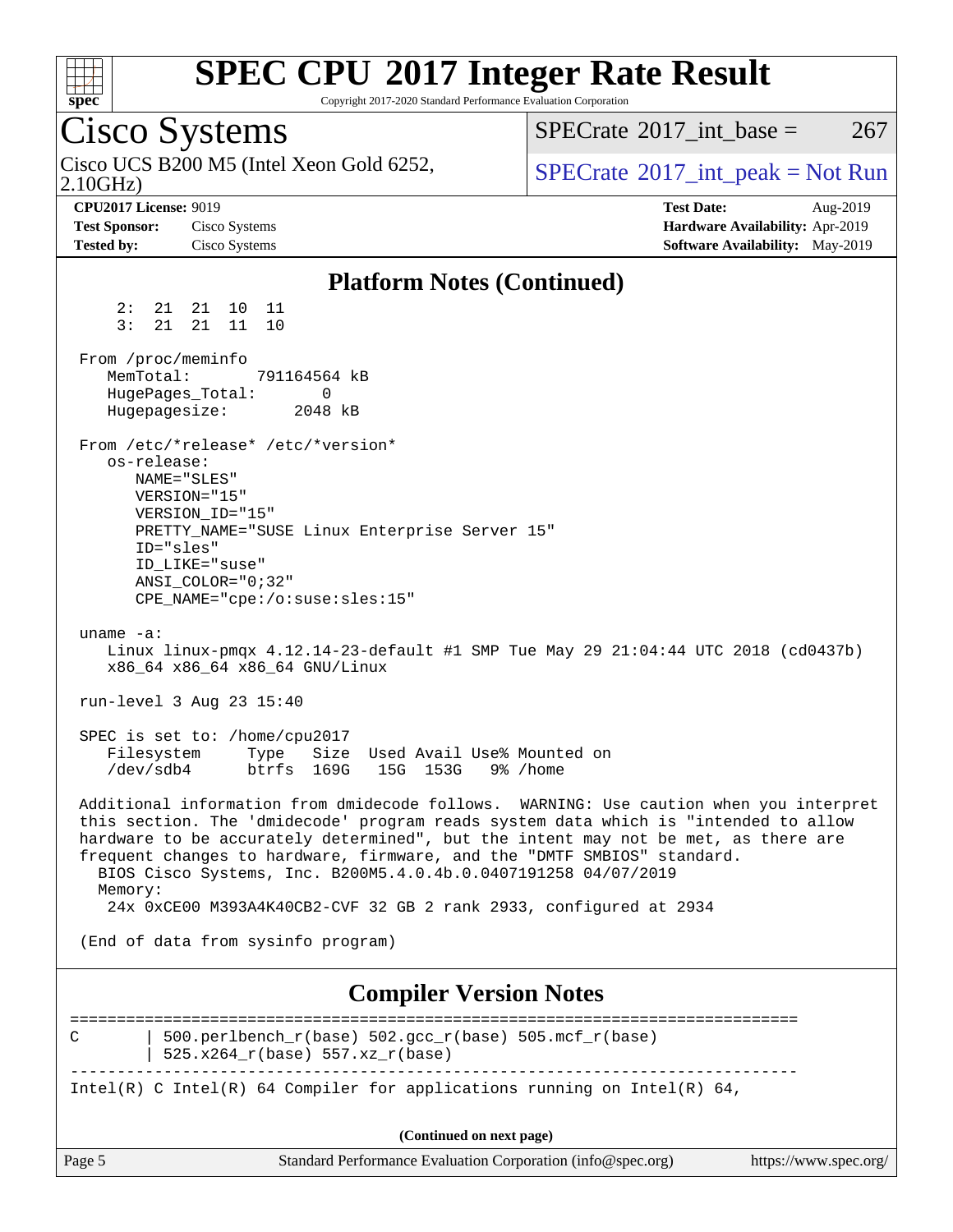

Copyright 2017-2020 Standard Performance Evaluation Corporation

Cisco Systems

Cisco UCS B200 M5 (Intel Xeon Gold 6252,  $\vert$ [SPECrate](http://www.spec.org/auto/cpu2017/Docs/result-fields.html#SPECrate2017intpeak)®[2017\\_int\\_peak = N](http://www.spec.org/auto/cpu2017/Docs/result-fields.html#SPECrate2017intpeak)ot Run

 $SPECTate$ <sup>®</sup>[2017\\_int\\_base =](http://www.spec.org/auto/cpu2017/Docs/result-fields.html#SPECrate2017intbase) 267

2.10GHz)

**[Tested by:](http://www.spec.org/auto/cpu2017/Docs/result-fields.html#Testedby)** Cisco Systems **[Software Availability:](http://www.spec.org/auto/cpu2017/Docs/result-fields.html#SoftwareAvailability)** May-2019

**[CPU2017 License:](http://www.spec.org/auto/cpu2017/Docs/result-fields.html#CPU2017License)** 9019 **[Test Date:](http://www.spec.org/auto/cpu2017/Docs/result-fields.html#TestDate)** Aug-2019 **[Test Sponsor:](http://www.spec.org/auto/cpu2017/Docs/result-fields.html#TestSponsor)** Cisco Systems **[Hardware Availability:](http://www.spec.org/auto/cpu2017/Docs/result-fields.html#HardwareAvailability)** Apr-2019

### **[Compiler Version Notes \(Continued\)](http://www.spec.org/auto/cpu2017/Docs/result-fields.html#CompilerVersionNotes)**

|                                                                                                                                                                                      | Version 19.0.4.227 Build 20190416<br>Copyright (C) 1985-2019 Intel Corporation. All rights reserved.                                                                                   |  |  |  |
|--------------------------------------------------------------------------------------------------------------------------------------------------------------------------------------|----------------------------------------------------------------------------------------------------------------------------------------------------------------------------------------|--|--|--|
|                                                                                                                                                                                      |                                                                                                                                                                                        |  |  |  |
| $C++$                                                                                                                                                                                | 520.omnetpp $r(base)$ 523.xalancbmk $r(base)$ 531.deepsjeng $r(base)$<br>$541.$ leela r(base)<br>--------------------------------------                                                |  |  |  |
| Intel(R) $C++$ Intel(R) 64 Compiler for applications running on Intel(R) 64,<br>Version 19.0.4.227 Build 20190416<br>Copyright (C) 1985-2019 Intel Corporation. All rights reserved. |                                                                                                                                                                                        |  |  |  |
|                                                                                                                                                                                      |                                                                                                                                                                                        |  |  |  |
|                                                                                                                                                                                      | Fortran   548.exchange2 $r(base)$                                                                                                                                                      |  |  |  |
|                                                                                                                                                                                      | Intel(R) Fortran Intel(R) 64 Compiler for applications running on Intel(R)<br>64, Version 19.0.4.227 Build 20190416<br>Copyright (C) 1985-2019 Intel Corporation. All rights reserved. |  |  |  |

### **[Base Compiler Invocation](http://www.spec.org/auto/cpu2017/Docs/result-fields.html#BaseCompilerInvocation)**

[C benchmarks](http://www.spec.org/auto/cpu2017/Docs/result-fields.html#Cbenchmarks): [icc -m64 -std=c11](http://www.spec.org/cpu2017/results/res2019q3/cpu2017-20190903-17751.flags.html#user_CCbase_intel_icc_64bit_c11_33ee0cdaae7deeeab2a9725423ba97205ce30f63b9926c2519791662299b76a0318f32ddfffdc46587804de3178b4f9328c46fa7c2b0cd779d7a61945c91cd35)

[C++ benchmarks:](http://www.spec.org/auto/cpu2017/Docs/result-fields.html#CXXbenchmarks) [icpc -m64](http://www.spec.org/cpu2017/results/res2019q3/cpu2017-20190903-17751.flags.html#user_CXXbase_intel_icpc_64bit_4ecb2543ae3f1412ef961e0650ca070fec7b7afdcd6ed48761b84423119d1bf6bdf5cad15b44d48e7256388bc77273b966e5eb805aefd121eb22e9299b2ec9d9)

[Fortran benchmarks](http://www.spec.org/auto/cpu2017/Docs/result-fields.html#Fortranbenchmarks): [ifort -m64](http://www.spec.org/cpu2017/results/res2019q3/cpu2017-20190903-17751.flags.html#user_FCbase_intel_ifort_64bit_24f2bb282fbaeffd6157abe4f878425411749daecae9a33200eee2bee2fe76f3b89351d69a8130dd5949958ce389cf37ff59a95e7a40d588e8d3a57e0c3fd751)

### **[Base Portability Flags](http://www.spec.org/auto/cpu2017/Docs/result-fields.html#BasePortabilityFlags)**

 500.perlbench\_r: [-DSPEC\\_LP64](http://www.spec.org/cpu2017/results/res2019q3/cpu2017-20190903-17751.flags.html#b500.perlbench_r_basePORTABILITY_DSPEC_LP64) [-DSPEC\\_LINUX\\_X64](http://www.spec.org/cpu2017/results/res2019q3/cpu2017-20190903-17751.flags.html#b500.perlbench_r_baseCPORTABILITY_DSPEC_LINUX_X64) 502.gcc\_r: [-DSPEC\\_LP64](http://www.spec.org/cpu2017/results/res2019q3/cpu2017-20190903-17751.flags.html#suite_basePORTABILITY502_gcc_r_DSPEC_LP64) 505.mcf\_r: [-DSPEC\\_LP64](http://www.spec.org/cpu2017/results/res2019q3/cpu2017-20190903-17751.flags.html#suite_basePORTABILITY505_mcf_r_DSPEC_LP64) 520.omnetpp\_r: [-DSPEC\\_LP64](http://www.spec.org/cpu2017/results/res2019q3/cpu2017-20190903-17751.flags.html#suite_basePORTABILITY520_omnetpp_r_DSPEC_LP64) 523.xalancbmk\_r: [-DSPEC\\_LP64](http://www.spec.org/cpu2017/results/res2019q3/cpu2017-20190903-17751.flags.html#suite_basePORTABILITY523_xalancbmk_r_DSPEC_LP64) [-DSPEC\\_LINUX](http://www.spec.org/cpu2017/results/res2019q3/cpu2017-20190903-17751.flags.html#b523.xalancbmk_r_baseCXXPORTABILITY_DSPEC_LINUX) 525.x264\_r: [-DSPEC\\_LP64](http://www.spec.org/cpu2017/results/res2019q3/cpu2017-20190903-17751.flags.html#suite_basePORTABILITY525_x264_r_DSPEC_LP64) 531.deepsjeng\_r: [-DSPEC\\_LP64](http://www.spec.org/cpu2017/results/res2019q3/cpu2017-20190903-17751.flags.html#suite_basePORTABILITY531_deepsjeng_r_DSPEC_LP64) 541.leela\_r: [-DSPEC\\_LP64](http://www.spec.org/cpu2017/results/res2019q3/cpu2017-20190903-17751.flags.html#suite_basePORTABILITY541_leela_r_DSPEC_LP64) 548.exchange2\_r: [-DSPEC\\_LP64](http://www.spec.org/cpu2017/results/res2019q3/cpu2017-20190903-17751.flags.html#suite_basePORTABILITY548_exchange2_r_DSPEC_LP64)

**(Continued on next page)**

Page 6 Standard Performance Evaluation Corporation [\(info@spec.org\)](mailto:info@spec.org) <https://www.spec.org/>